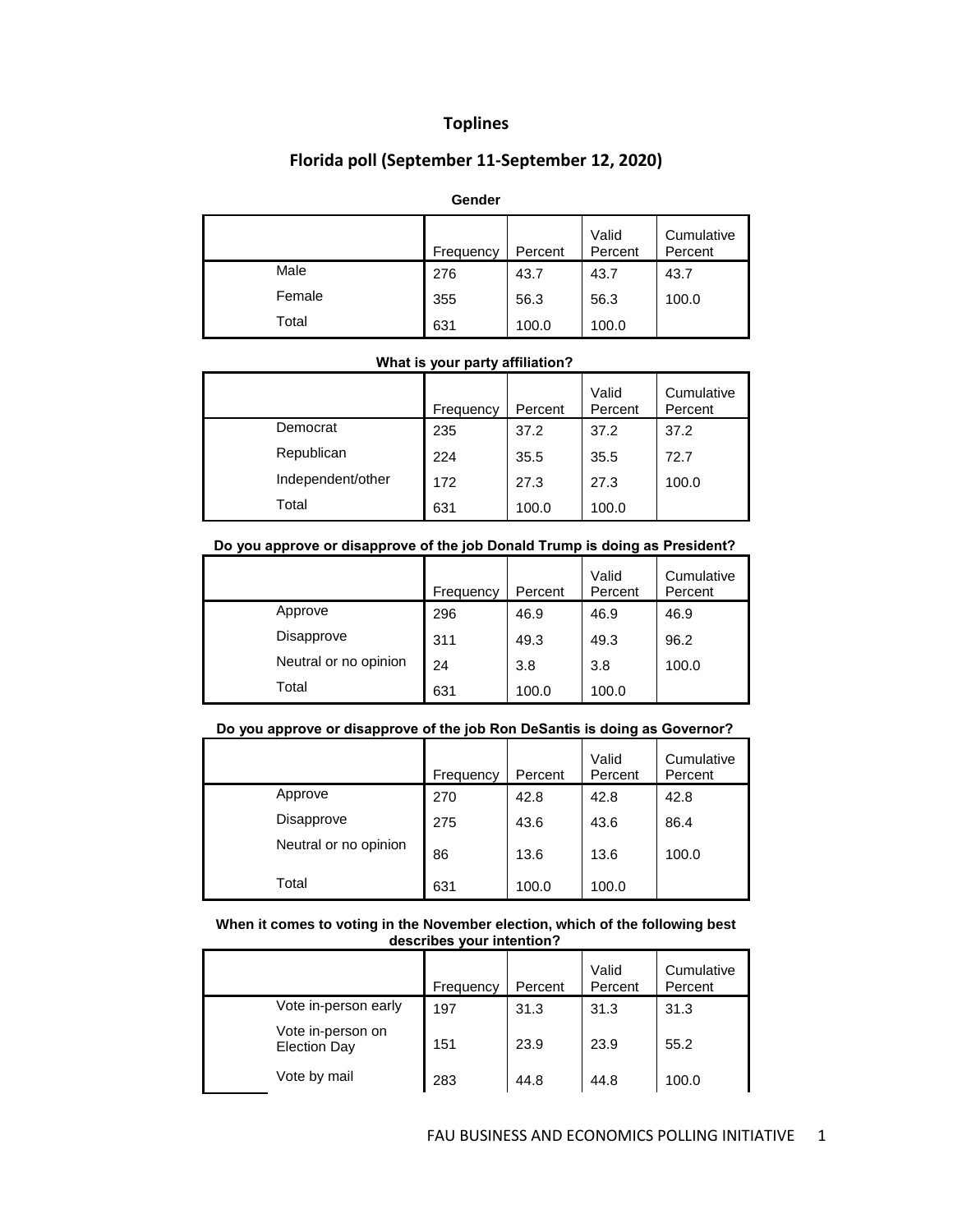| otal | 621<br>ັບບໍ | 100.0 | 100.0 |  |  |
|------|-------------|-------|-------|--|--|
|------|-------------|-------|-------|--|--|

#### **If the Presidential Election were held today, would you vote for Donald Trump or Joe Biden?**

|              | Frequency | Percent | Valid<br>Percent | Cumulative<br>Percent |
|--------------|-----------|---------|------------------|-----------------------|
| Donald Trump | 290       | 45.9    | 45.9             | 45.9                  |
| Joe Biden    | 308       | 48.8    | 48.8             | 94.8                  |
| Someone else |           | .2      | .2               | 95.0                  |
| Undecided    | 32        | 5.0     | 5.0              | 100.0                 |
| Total        | 631       | 100.0   | 100.0            |                       |

## **Which candidate are you leaning towards at this time?**

|         |              | Frequency | Percent | Valid<br>Percent | Cumulative<br>Percent |
|---------|--------------|-----------|---------|------------------|-----------------------|
|         | Donald Trump | 25        | 4.0     | 80.2             | 80.2                  |
|         | Joe Biden    | 6         | 1.0     | 19.8             | 100.0                 |
|         | Total        | 32        | 5.0     | 100.0            |                       |
| Missing | System       | 599       | 95.0    |                  |                       |
| Total   |              | 631       | 100.0   |                  |                       |

## **Presidential Ballot Combined (including undecided)**

|              | Frequency | Percent | Valid<br>Percent | Cumulative<br>Percent |
|--------------|-----------|---------|------------------|-----------------------|
| Donald Trump | 315       | 50.0    | 50.0             | 50.0                  |
| Joe Biden    | 315       | 50.0    | 50.0             | 100.0                 |
| Total        | 631       | 100.0   | 100.0            |                       |

#### **Will you definitely vote for your chosen presidential candidate, or is there a chance you could still change your mind?**

|                                               | Frequency | Percent | Valid<br>Percent | Cumulative<br>Percent |
|-----------------------------------------------|-----------|---------|------------------|-----------------------|
| I will definitely vote for<br>this candidate  | 573       | 90.8    | 90.8             | 90.8                  |
| There's a chance I<br>could change my<br>mind | 58        | 9.2     | 9.2              | 100.0                 |
| Total                                         | 631       | 100.0   | 100.0            |                       |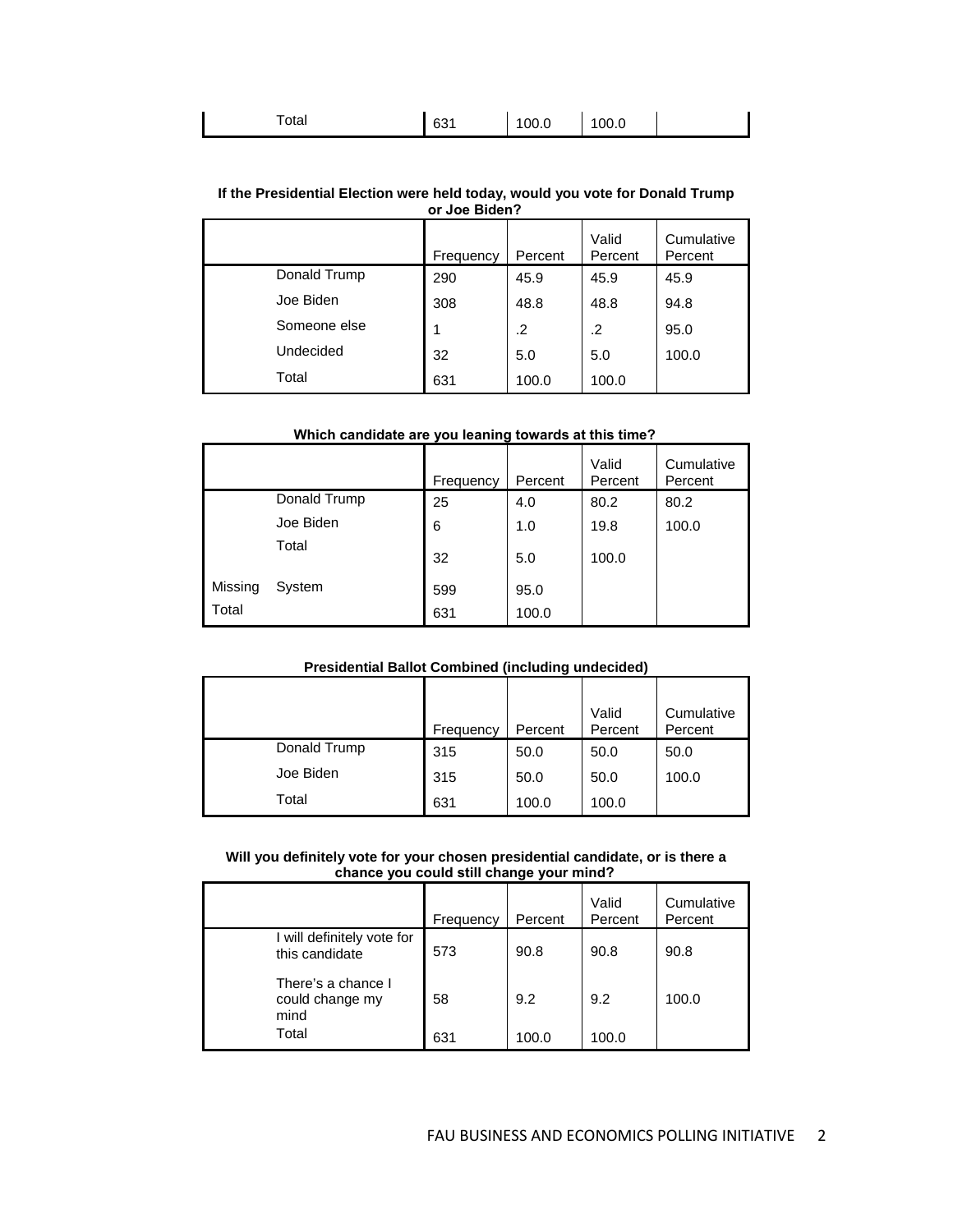|                                 | Frequency | Percent | Valid<br>Percent | Cumulative<br>Percent |
|---------------------------------|-----------|---------|------------------|-----------------------|
| Education                       | 25        | 3.9     | 3.9              | 3.9                   |
| The environment                 | 31        | 4.9     | 4.9              | 8.9                   |
| Health care                     | 87        | 13.8    | 13.8             | 22.7                  |
| Foreign policy and<br>terrorism | 56        | 8.9     | 8.9              | 31.6                  |
| Coronavirus                     | 110       | 17.4    | 17.4             | 49.0                  |
| Racism/Equality                 | 60        | 9.5     | 9.5              | 58.5                  |
| Immigration                     | 28        | 4.5     | 4.5              | 63.0                  |
| The economy                     | 234       | 37.0    | 37.0             | 100.0                 |
| Total                           | 631       | 100.0   | 100.0            |                       |

**When it comes to deciding for whom you will vote for president, which one of the following is the single most important issue in deciding for whom you will vote?**

## **Do you always vote Republican, usually vote Republican, split your ticket, usually vote Democrat or always vote Democrat?**

|                            | Frequency | Percent | Valid<br>Percent | Cumulative<br>Percent |
|----------------------------|-----------|---------|------------------|-----------------------|
| Always vote<br>Republican  | 144       | 22.8    | 22.8             | 22.8                  |
| Usually vote<br>Republican | 106       | 16.8    | 16.8             | 39.6                  |
| Split your ticket          | 144       | 22.8    | 22.8             | 62.5                  |
| Usually vote<br>Democrat   | 146       | 23.2    | 23.2             | 85.7                  |
| Always vote Democrat       | 90        | 14.3    | 14.3             | 100.0                 |
| Total                      | 631       | 100.0   | 100.0            |                       |

**How excited are you to vote in 2020? Are you extremely excited, very excited, mildly excited, or not that excited?**

|                              | Frequency | Percent | Valid<br>Percent | Cumulative<br>Percent |
|------------------------------|-----------|---------|------------------|-----------------------|
| You are extremely<br>excited | 398       | 63.0    | 63.0             | 63.0                  |
| Very excited                 | 111       | 17.5    | 17.5             | 80.6                  |
| Mildly excited               | 64        | 10.1    | 10.1             | 90.6                  |
| Not that excited             | 59        | 9.4     | 9.4              | 100.0                 |
| Total                        | 631       | 100.0   | 100.0            |                       |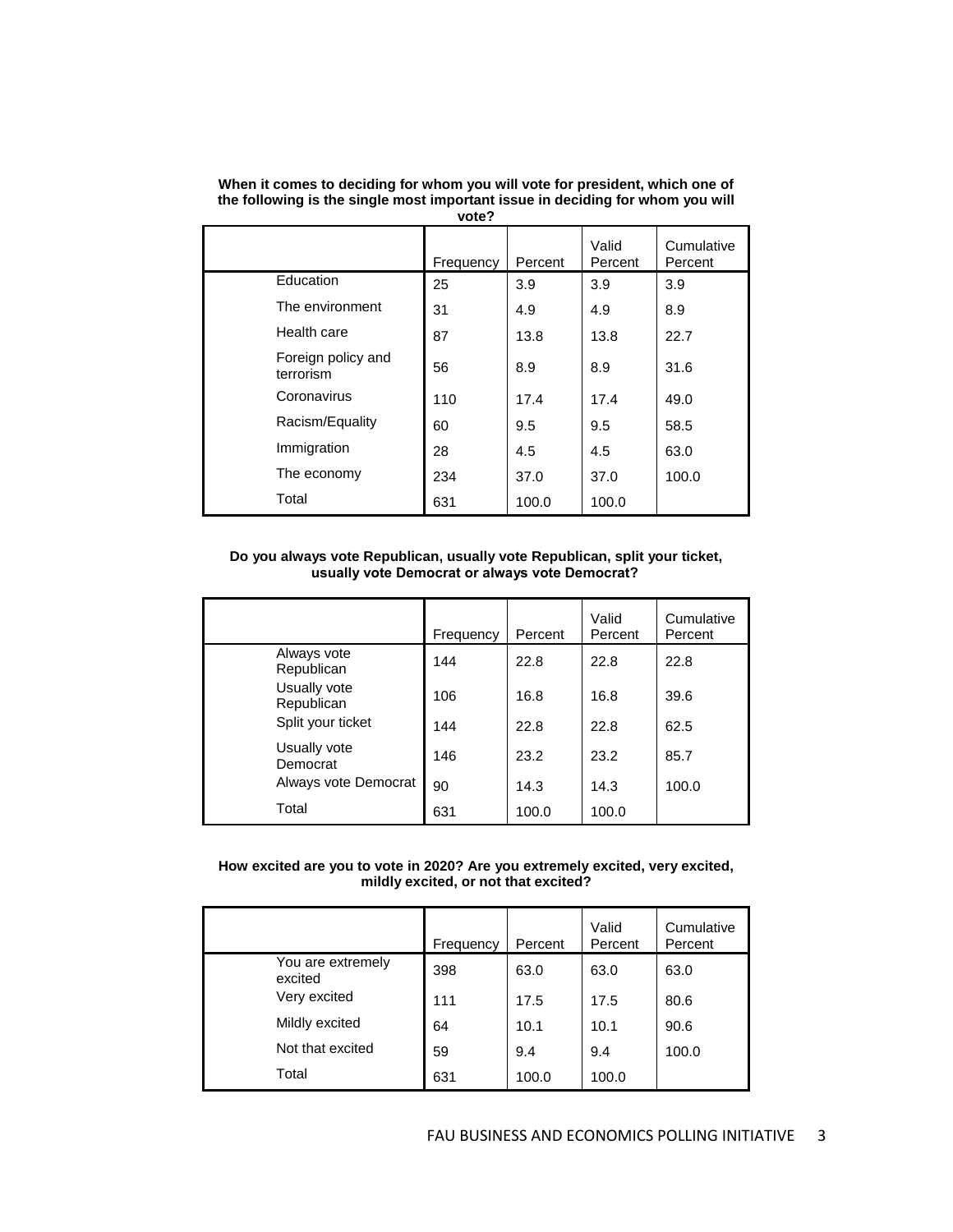| <b>I</b> coults regardless or write wills i |           |         |                  |                       |  |
|---------------------------------------------|-----------|---------|------------------|-----------------------|--|
|                                             | Frequency | Percent | Valid<br>Percent | Cumulative<br>Percent |  |
| Very confident                              | 257       | 40.7    | 40.7             | 40.7                  |  |
| Somewhat confident                          | 258       | 40.8    | 40.8             | 81.5                  |  |
| Somewhat<br>unconfident                     | 89        | 14.1    | 14.1             | 95.6                  |  |
| No confidence in<br>election results        | 27        | 4.4     | 4.4              | 100.0                 |  |
| Total                                       | 631       | 100.0   | 100.0            |                       |  |

## **Generally speaking, how much confidence, if any, do you have in election results regardless of who wins?**

#### **When are you expecting to know the final results of the November election for President?**

|                                       | Frequency | Percent | Valid<br>Percent | Cumulative<br>Percent |
|---------------------------------------|-----------|---------|------------------|-----------------------|
| On election night                     | 241       | 38.1    | 38.1             | 38.1                  |
| The next day                          | 196       | 31.0    | 31.0             | 69.2                  |
| Within the week                       | 139       | 22.1    | 22.1             | 91.3                  |
| Beyond one week<br>after the election | 55        | 8.7     | 8.7              | 100.0                 |
| Total                                 | 631       | 100.0   | 100.0            |                       |

## **Who did you vote for in the 2016 election?**

|                        | Frequency | Percent | Valid<br>Percent | Cumulative<br>Percent |
|------------------------|-----------|---------|------------------|-----------------------|
| Donald Trump           | 298       | 47.2    | 47.2             | 47.2                  |
| <b>Hillary Clinton</b> | 290       | 46.0    | 46.0             | 93.2                  |
| Someone else           | 21        | 3.3     | 3.3              | 96.5                  |
| Did not vote           | 22        | 3.5     | 3.5              | 100.0                 |
| Total                  | 631       | 100.0   | 100.0            |                       |

## **For statistical purposes only, can you please tell me your ethnicity?**

|                                     | Frequency | Percent | Valid<br>Percent | Cumulative<br>Percent |
|-------------------------------------|-----------|---------|------------------|-----------------------|
| Hispanic or Latino of<br>any race   | 84        | 13.3    | 13.3             | 13.3                  |
| White or Caucasian                  | 460       | 72.8    | 72.8             | 86.2                  |
| <b>Black or African</b><br>American | 75        | 11.8    | 11.8             | 98.0                  |